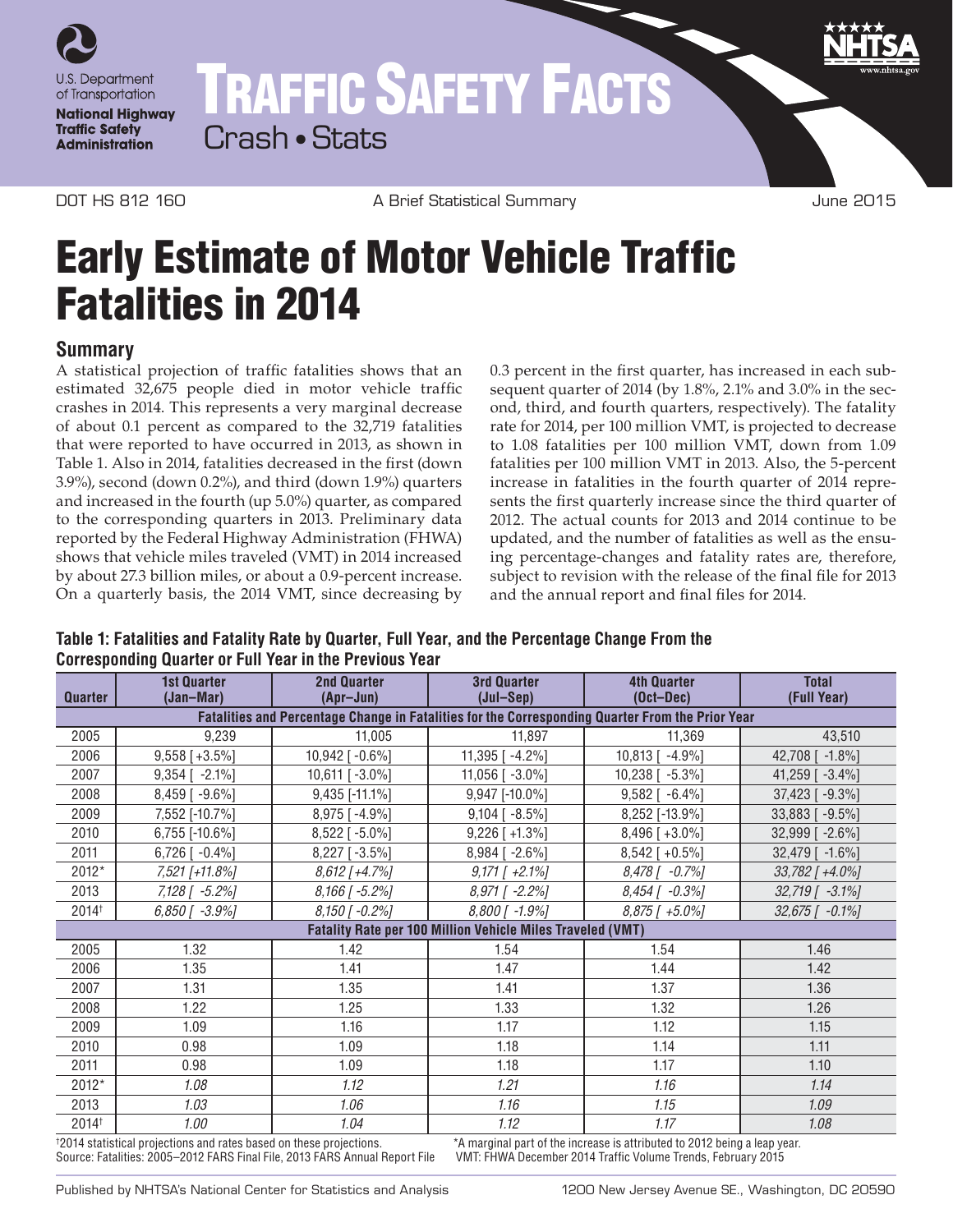Figure 1 shows the historical trend of the percentage change every quarter from the same quarter in the previous year, going back to 1976. NHTSA has fatality data going back to 1975, and the years during the early 1980s and 1990s are the only two other periods with such significant consecutive quarters of declines as compared to the corresponding quarters of the previous years. Both of these periods had 11 consecutive quarters of declines.



## **Figure 1: Percentage Change in Fatalities in Every Quarter as Compared to the Fatalities in the Same Quarter During the Previous Year**

## **Regional Differences**

As discussed in a methodology Research Note *(Statistical Methodology to Make Early Estimates of Motor Vehicle Traffic Fatalities,* Report No. DOT HS 811 123), the statistical procedures employed in these projections were generated for each NHTSA administrative Region and were collated to create the national estimate. This allows for the comparison of regional estimates in 2014 with the reported 2013 counts, as depicted by the estimated percentage changes in Figure 2. Six of the 10 NHTSA Regions experienced increases in 2014 as compared to 2013. The estimated regional year-to-year percentage changes shown in Figure 2 are subject to change when actual fatality counts for 2014 are reported through FARS this fall.

### **Figure 2: Percentage Change in Estimated Fatalities in 2014 From Reported 2013 Fatality Counts, by NHTSA Region**



Published by NHTSA's National Center for Statistics and Analysis 1200 New Jersey Avenue SE., Washington, DC 20590